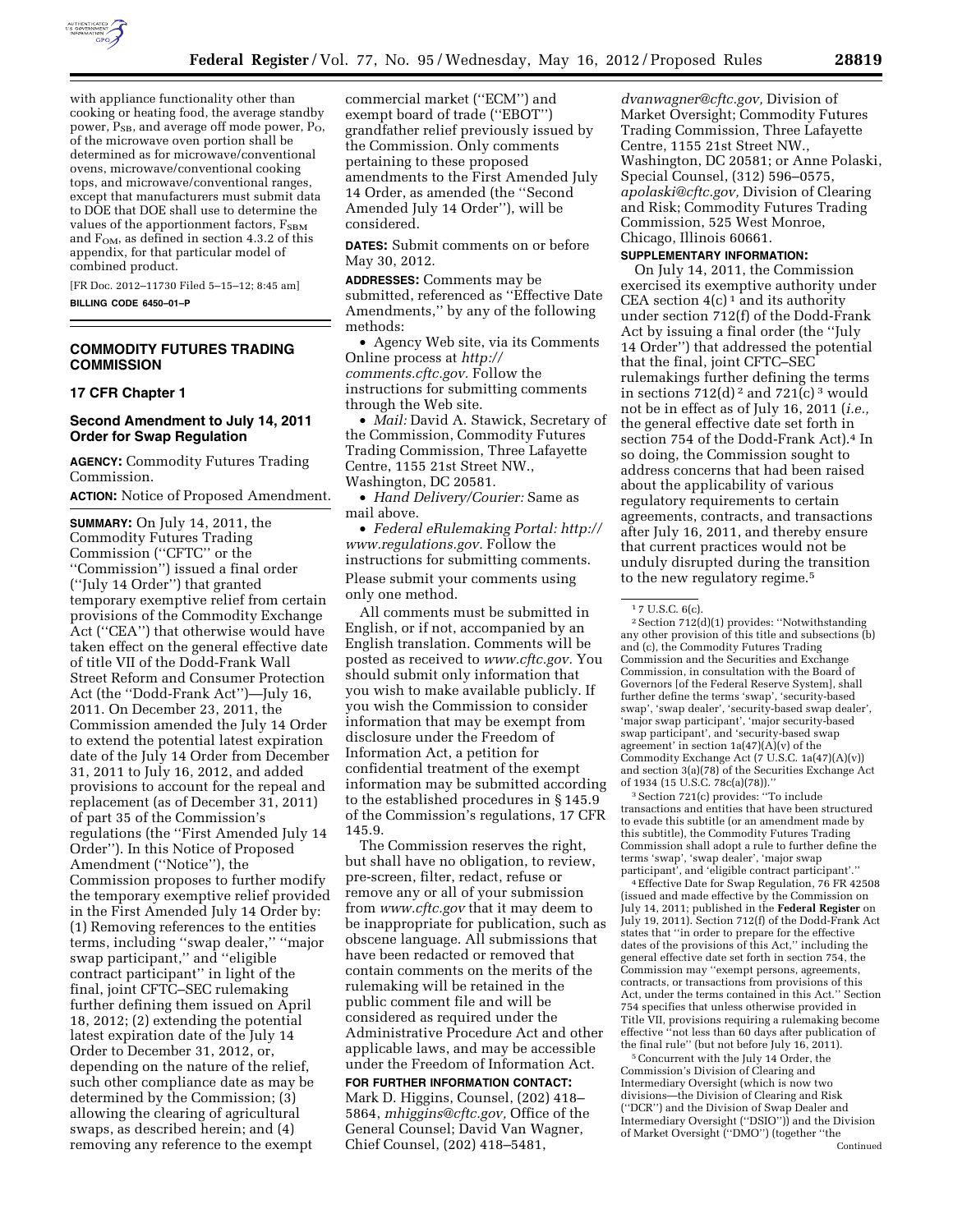For those same reasons, on December 23, 2011, the Commission published in the **Federal Register** a final order, the First Amended July 14 Order, amending the July 14 Order in two ways.6 First, the Commission extended the potential latest expiry date from December 31, 2011 to July 16, 2012 or, depending on the nature of the relief, such other compliance date as may be determined by the Commission,<sup>7</sup> to address the potential that, as of December 31, 2011, the aforementioned joint CFTC– Securities and Exchange Commission (''SEC'') joint rulemakings would not be effective. Second, the Commission included within the relief set forth in the First Amended July 14 Order any agreement, contract or transaction that fully meets the conditions in part 35 as in effect prior to December 31, 2011. This amendment addressed the fact that such transactions, which were not included within the scope of the original July 14 Order because the

6Amendment to July 14, 2011 Order for Swap Regulation, 76 FR 80233 (Dec. 23, 2011).

7The Commission clarified that while the exemption set forth in the second part of the First Amended July 14 Order generally shall expire upon the earlier of July 16, 2012 or such other compliance date as may be determined by the Commission, it modified that alternative condition to provide that the exemption will not expire prior to July 16, 2012 in certain circumstances. Specifically, the Commission stated that no other compliance date will be determined (and thus, the exemption will remain in effect until July 16, 2012) for agreements, contracts, and transactions (and for persons offering, entering into, or rendering advice or rendering other services with respect to, such agreements, contracts or transactions) that: (1) Are executed on an ECM or EBOT that is operating under the terms of the Commission's Order Regarding the Treatment of Petitions Seeking Grandfather Relief for Exempt Commercial Markets and Exempt Boards of Trade, 75 FR 56513, Sept. 16, 2010 (the ECM/EBOT Grandfather Order''), and that complies with all of the applicable conditions of the ECM/EBOT Grandfather Order; and (2) are cleared by a Commission-registered derivatives clearing organization (''DCO''). Concurrent with the First Amended July 14 Order, the Divisions also issued a new staff no-action letter further addressing the applicability of the amendments made to the CEA by Dodd-Frank Act sections 724(c), 725(a), and 731. The Commission staff has informed the Commission that it is separately considering whether to issue a no-action letter in which the staff would state that it would not recommend that the Commission commence an enforcement action against markets or market participants for failure to comply with the above-referenced provisions over a period of time co-extensive with that set forth in the Second Amended July 14 Order, as proposed herein.

exemptive rules in part 35 covered them at that time, required temporary relief because part 35 would not be available as of December 31, 2011.8 In so doing, the Commission clarified that new part 35 and the exemptive relief issued in the First Amended July 14 Order, and any interaction of the two, do not operate to expand the pre-Dodd-Frank Act scope of transactions eligible to be transacted on either an ECM or EBOT to include transactions in agricultural commodities.

In this Notice, the Commission is proposing to further amend the First Amended July 14 Order in the following four ways.9 First, in light of the final, joint CFTC–SEC rulemaking further defining the entities terms in sections 712(d), including ''swap dealer,'' ''major swap participant,'' and ''eligible contract participant,'' issued on April 18, 2012,10 the Commission is removing references to those terms in this proposed Second Amended July 14 Order. Second, the Commission is proposing to extend the latest potential expiry date from July 16, 2012 to December 31, 2012 or, depending on the nature of the relief, such other compliance date as may be determined by the Commission. The extension would ensure that market practices will not be unduly disrupted during the transition to the new regulatory regime.

Third, the Commission is proposing to further amend the First Amended July 14 Order to provide that agricultural swaps, whether entered into bilaterally, on a DCM, or a SEF, may be cleared in the same manner that any other swap may be cleared and without the need for the Commission to issue any further exemption under section

9As proposed, the Second Amended July 14 Order.

10CFTC–SEC, Further Definition of ''Swap Dealer'', ''Security-Based Swap Dealer'', ''Major Swap Participant'', ''Major Security-Based Swap Participant'', and ''Eligible Contract Participant'' (issued Apr. 18, 2012) (to be codified at 17 CFR pt. 1), available at: *[http://www.cftc.gov/ucm/groups/](http://www.cftc.gov/ucm/groups/public/@newsroom/documents/file/federalregister041812b.pdf)  [public/@newsroom/documents/file/](http://www.cftc.gov/ucm/groups/public/@newsroom/documents/file/federalregister041812b.pdf)  federalregister041812b.pdf*.

4(c) of the CEA.11 This amendment is intended to harmonize the First Amended July 14 Order and the final rules amending part 35 of the Commission's regulations, to the extent that the July 14 Order, as amended, maintained the pre-Dodd-Frank part 35 prohibition against the clearing of agricultural swaps. While the proposed Second Amended July 14 Order would remove the clearing prohibition for agricultural swaps, this proposal would not permit agricultural swaps to be entered into or executed on an ECM or EBOT. The Commission notes that ECMs and EBOTs both operate some form of trading facility without any selfregulatory responsibilities. The Commission generally believes that any form of exchange trading in agricultural swaps should only be permitted in a self-regulated environment. In other words, unlike exempt and excluded commodities, which were allowed to be transacted on a trading facility (*i.e.,*  platform-traded) in an unregulated environment under the CEA prior to the Dodd-Frank Act and now during the transition to the Dodd-Frank Act regulatory regime, agricultural swaps, which were not allowed to be platformtraded on an ECM or EBOT under the CEA prior to Dodd-Frank Act, may not be platform-traded during the transition to the Dodd-Frank Act regulatory regime. Accordingly, under this proposed amendment and in conjunction with 17 CFR part 35, as effective on and after December 31, 2011, the Commission confirms that agricultural swaps may only be entered into or executed bilaterally, on a DCM,12 or on a SEF.13

In connection with swaps executed on a DCM (whether agricultural swaps or otherwise), the Commission clarifies that a DCM may list such swaps for trading under the DCM's rules related to futures contracts without exemptive relief.14 As required for futures, a DCM must submit such swaps to the Commission under either § 40.2 (listing products for trading by certification) 15 or § 40.3 (voluntary submission of new products for Commission review and approval) 16 of the Commission's regulations. Swaps that are traded on a DCM are required to be cleared by a DCO.17 In order for a DCO to be able to clear a swap listed for trading on a

17*See* 7 U.S.C. 5(d)(11)(A).

Divisions'') identified certain provisions of the Dodd-Frank Act and CEA as amended that would take effect on July 16, 2011, but that may not be eligible for the exemptive relief provided by the Commission in its July 14 Order—specifically, the amendments made to the CEA by Dodd-Frank Act sections 724(c), 725(a), and 731. On July 14, 2011, the Divisions issued Staff No-Action Relief addressing the application of these provisions after July 16, 2011. Available at: *[http://www.cftc.gov/](http://www.cftc.gov/ucm/groups/public/@lrlettergeneral/documents/letter/11-04.pdf) [ucm/groups/public/@lrlettergeneral/documents/](http://www.cftc.gov/ucm/groups/public/@lrlettergeneral/documents/letter/11-04.pdf)  letter/11-04.pdf.* 

<sup>8</sup>The Commission promulgated a rule pursuant to section 723(c)(3) of the Dodd-Frank Act, and CEA sections 4(c) and 4c(b), that, effective December 31, 2011, repealed the existing part 35 relief and replaced it with new § 35.1 of the Commission's regulations. *See* Agricultural Swaps, 76 FR 49291 (Aug. 10, 2011). Rule 35.1 generally provides that ''agricultural swaps may be transacted subject to all provisions of the CEA, and any Commission rule, regulation or order thereunder, that is otherwise applicable to swaps. [It] also clarifies that by issuing a rule allowing agricultural swaps to transact subject to the laws and rules applicable to all other swaps, the Commission is allowing agricultural swaps to transact on [designated contract markets (''DCMs''), swap execution facilities (''SEFs'')], or otherwise to the same extent that all other swaps are allowed to trade on DCMs, SEFs, or otherwise.'' *Id.* at 49296.

<sup>11</sup> 7 U.S.C. 6(c).

<sup>12</sup>*See* December 23 Order, 76 FR at 80236, note 11 (Dec. 23, 2011).

<sup>13</sup>*See* 17 CFR 35.1(b).

<sup>14</sup>*See* 76 FR at 80236, note 22 (Dec. 23, 2011).

<sup>15</sup> 17 CFR 40.2.

<sup>16</sup> 17 CFR 40.3.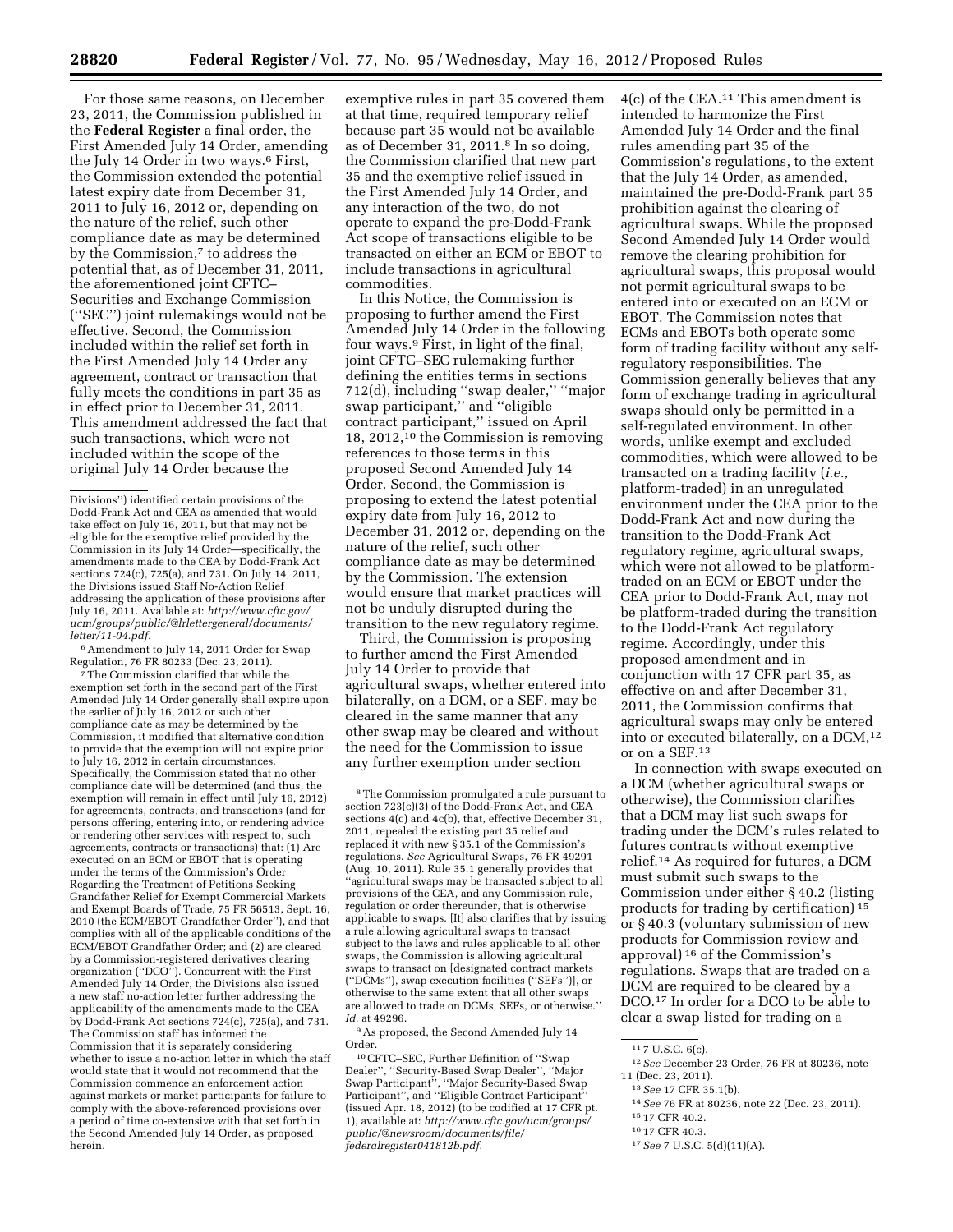DCM, the DCO must be eligible to clear such swap pursuant to § 39.5(a)(1) or (2),18 and must submit the swap to the Commission pursuant to  $\S 39.5(b).$ <sup>19</sup>

Fourth, the Commission is proposing to further amend the First Amended July 14 Order to remove any reference to the ECM/EBOT Grandfather Order, which expires on July 16, 2012.20 After July 16, 2012, ECMs and EBOTs, as well as markets that rely on pre-Dodd-Frank CEA section  $2(d)(2)$  (" $2(d)(2)$  Markets"), will only be able to rely on the Second Amended July 14 Order, as proposed herein. The relief for ECMs and EBOTs, as well as for 2(d)(2) Markets, granted under the proposed Second Amended July 14 Order shall expire upon the effective date of the DCM or SEF final rules, whichever is later, unless the ECM or EBOT, or 2(d)(2) Markets, files a DCM or SEF application on or before the effective date of the DCM or SEF final rules, in which case the relief shall remain in place during the pendency of the application.21 For these purposes, an application will be considered no longer pending upon the application being approved, provisionally approved,<sup>22</sup> withdrawn, or denied.

20The Commission issued the ECM/EBOT Grandfather Order pursuant to Sections 723(c) and 734(c) of the Dodd-Frank Act which authorized the Commission to permit ECMs and EBOTs respectively to continue to operate pursuant to CEA Sections 2(h)(3) and 5d for no more than one year after the general effective date of the Dodd-Frank Act's amendments to the CEA.

21The Commission currently receives notice filings from ECMs and EBOTs, and thus has a general familiarity with the nature and number of markets operating pursuant to ECM and EBOT exemptive relief. *See* 17 CFR 36.2(b) and 17 CFR 36.3(a). In order for the Commission to gain a similar familiarity with 2(d)(2) Markets, and to facilitate their eventual transition to registered DCM or registered SEF status, the Commission strongly encourages 2(d)(2) Markets intending to operate pursuant to the exemptive relief proposed in this Second Amended Order to provide the Commission with notice of their operations (or intent to so operate) on or before July 16, 2012, or as reasonably soon thereafter as is practicable. Any such notice should be sent to the Commission's Division of Market Oversight, 1155 21st St. NW., Washington, DC 20581 (or electronically, to

*[DMOLetters@cftc.gov](mailto:DMOLetters@cftc.gov)*), and should include the name and address of the 2(d)(2) Market, and the name and telephone number of a contact person. The Commission anticipates that such notice will assist the Commission in its preparation to review any subsequent application for registration, or provisional registration, as a SEF or DCM submitted by such 2(d)(2) Market. Notwithstanding the provision of such notice, the Commission notes that any subsequent SEF or DCM registration application by a 2(d)(2) Market will still undergo a separate, complete, and independent evaluation by the Commission, just as will every SEF and/or DCM application submitted by an ECM and/or EBOT.

22For these purposes, an application is ''provisionally approved'' on the date that such provisional approval becomes effective such that the ECM, EBOT, or  $2(d)(2)$  Market may then rely on

The Commission seeks comment on all aspects of this proposal.

## **Related Matters**

## *A. Paperwork Reduction Act*

The Paperwork Reduction Act  $('PRA'')<sup>23</sup>$  imposes certain requirements on Federal agencies (including the Commission) in connection with conducting or sponsoring any collection of information as defined by the PRA. The proposed Second Amended July 14 Order will not require a new collection of information from any persons or entities that will be subject to the final order.

#### *B. Cost-Benefit Considerations*

Section 15(a) of the CEA 24 requires the Commission to consider the costs and benefits of its action before issuing an order under the CEA. CEA section 15(a) further specifies that costs and benefits shall be evaluated in light of five broad areas of market and public concern: (1) Protection of market participants and the public; (2) efficiency, competitiveness, and financial integrity of futures markets; (3) price discovery; (4) sound risk management practices; and (5) other public interest considerations.

The Commission proposes that there are no significant, if any, costs associated with this proposed amendment. This is so because the proposed order is permissive—that is, it provides additional time beyond that provided for in the First Amended July 14 Order for persons to comply with any substantive or administrative requirements being imposed elsewhere.

The Commission further proposes that, as discussed above, the primary benefits of this proposal include that it ensures that market practices will not be unduly disrupted during the transition to the new regulatory regime, and removes any actual or perceived inconsistency between Commission orders and rules with regard to agricultural swaps.

The Commission requests comments on the consideration of costs and benefits of the proposed amendments discussed in this Notice.

## *Proposed Second Amended July 14 Order*

The Commission proposes a Second Amended July 14 Order to read as follows:

The Commission, to provide for the orderly implementation of the requirements of Title VII of the Dodd-Frank Act, pursuant to sections 4(c) and 4c(b) of the CEA and section 712(f) of the Dodd-Frank Act, hereby issues this Order consistent with the determinations set forth above, which are incorporated in this final order, *as amended,* by reference, and:

(1) Exempts, subject to the conditions set forth in paragraph (4), all agreements, contracts, and transactions, and any person or entity offering, entering into, or rendering advice or rendering other services with respect to, any such agreement, contract, or transaction, from the provisions of the CEA, as added or amended by the Dodd-Frank Act, that reference one or more of the terms regarding instruments subject to further definition under sections 712(d) and 721(c) of the Dodd-Frank Act, which provisions are listed in Category 2 of the Appendix to this Order; *provided, however,* that the foregoing exemption:

a. Applies only with respect to those requirements or portions of such provisions that specifically relate to such referenced terms; and

b. With respect to any such provision of the CEA, shall expire upon the earlier of: (i) The effective date of the applicable final rule further defining the relevant term referenced in the provision; or (ii) December 31, 2012.

(2) *Agricultural Commodity Swaps.*  Exempts, subject to the conditions set forth in paragraph (4), all agreements, contracts, and transactions in an agricultural commodity, and any person or entity offering, entering into, or rendering advice or rendering other services with respect to, any such agreement, contract, or transaction, from the provisions of the CEA, if the agreement, contract, or transaction complies with part 35 of the Commission's regulations as in effect prior to December 31, 2011, including any agreement, contract, or transaction that complies with such provisions then in effect notwithstanding that:

a. The agreement, contract, or transaction may be part of a fungible class of agreements that are standardized as to their material economic terms; and/or

b. The creditworthiness of any party having an actual or potential obligation under the agreement, contract, or transaction would not be a material consideration in entering into or determining the terms of the agreement, contract, or transaction *i.e.,* the agreement, contract, or transaction may be cleared.

<sup>18</sup> 17 CFR 39.5(a).

<sup>19</sup> 17 CFR 39.5(b).

such provisional approval to operate as a DCM or SEF, as applicable.

<sup>23</sup> 44 U.S.C. 3507(d).

<sup>24</sup> 7 U.S.C. 19(a).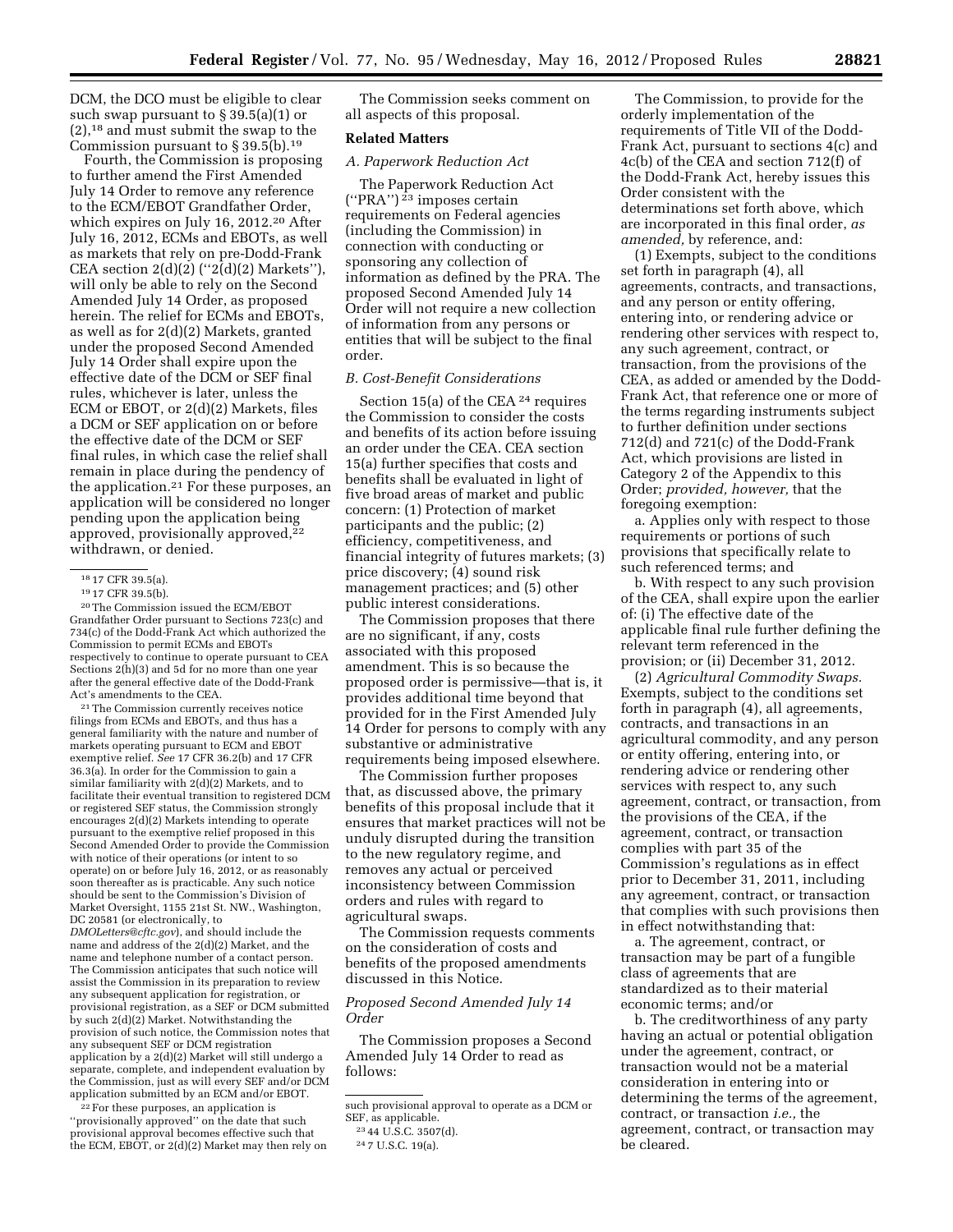This exemption shall expire upon the earlier of (i) December 31, 2012; or (ii) such other compliance date as may be determined by the Commission.

(3) *Exempt and Excluded Commodity Swaps.* Exempts, subject to the conditions set forth in paragraph (4), all agreements, contracts, and transactions, and any person or entity offering, entering into, or rendering advice or rendering other services with respect to, any such agreement, contract, or transaction, from the provisions of the CEA, if the agreement, contract, or transaction complies with part 35 of the Commission's regulations as in effect prior to December 31, 2011, including any agreement, contract, or transaction in an exempt or excluded (but not agricultural) commodity that complies with such provisions then in effect notwithstanding that:

a. The agreement, contract, or transaction may be executed on a multilateral transaction execution facility;

b. The agreement, contract, or transaction may be cleared;

c. Persons offering or entering into the agreement, contract or transaction may not be eligible swap participants, provided that all parties are eligible contract participants as defined in the CEA prior to the date of enactment of the Dodd-Frank Act;

d. The agreement, contract, or transaction may be part of a fungible class of agreements that are standardized as to their material economic terms; and/or

e. No more than one of the parties to the agreement, contract, or transaction is entering into the agreement, contract, or transaction in conjunction with its line of business, but is neither an eligible contract participant nor an eligible swap participant, and the agreement, contract, or transaction was not and is not marketed to the public;

*Provided, however,* that:

a. Such agreements, contracts, and transactions in exempt or excluded commodities (and persons offering, entering into, or rendering advice or rendering other services with respect to, any such agreement, contract, or transaction) fall within the scope of any of the CEA sections 2(d), 2(e), 2(g), 2(h), and 5d provisions or the line of business provision as in effect prior to July 16, 2011; and

b. This exemption shall expire upon the earlier of: (i) December 31, 2012; or (ii) such other compliance date as may be determined by the Commission; except that, for agreements, contracts, and transactions executed on an exempt commercial market (''ECM''), exempt board of trade (''EBOT''), or pursuant to

CEA section 2(d)(2) as in effect prior to July 16, 2011 (''2(d)(2) Market''), this exemption shall expire upon the earlier of (i) December 31, 2012; or (ii) the effective date of the designated contract market (''DCM'') or swap execution facility (''SEF'') final rules, whichever is later, unless the ECM, EBOT, or 2(d)(2) Market files a DCM or SEF registration application on or before the effective date of the DCM or SEF final rules, in which case the relief shall remain in place during the pendency of the application. For these purposes, an application will be considered no longer pending when the application has been approved, provisionally approved, withdrawn, or denied.

(4) Provided that the foregoing exemptions in paragraphs (1), (2), and (3) above shall not:

a. Limit in any way the Commission's authority with respect to any person, entity, or transaction pursuant to CEA sections 2(a)(1)(B), 4b, 4o, 6(c), 6(d), 6c, 8(a), 9(a)(2), or 13, or the regulations of the Commission promulgated pursuant to such authorities, including regulations pursuant to CEA section 4c(b) proscribing fraud;

b. Apply to any provision of the Dodd-Frank Act or the CEA that became effective prior to July 16, 2011;

c. Affect any effective or compliance date set forth in any rulemaking issued by the Commission to implement provisions of the Dodd-Frank Act;

d. Limit in any way the Commission's authority under section 712(f) of the Dodd-Frank Act to issue rules, orders, or exemptions prior to the effective date of any provision of the Dodd-Frank Act and the CEA, in order to prepare for the effective date of such provision, provided that such rule, order, or exemption shall not become effective prior to the effective date of the provision; and

e. Affect the applicability of any provision of the CEA to futures contracts or options on futures contracts, or to cash markets.

In its discretion, the Commission may condition, suspend, terminate, or otherwise modify this Order, as appropriate, on its own motion. This final order, as amended, shall be effective immediately.

Issued in Washington, DC, on May 10, 2012 by the Commission. **David A. Stawick,**  *Secretary of the Commission.* 

**Appendices to Proposed Order Amending the Second Amendment to July 14, 2011 Order for Swap Regulation—Commission Voting Summary and Statements of Commissioners** 

**Note:** The following appendices will not appear in the Code of Federal Regulations

On this matter, Chairman Gensler and Commissioner Sommers, Chilton, O'Malia and Wetjen voted in the affirmative; no Commissioner voted in the negative.

#### **Appendix 1—Chairman Gary Gensler**

I support the proposed exemptive order regarding the effective dates of certain Dodd-Frank Wall Street Reform and Consumer Protection Act (Dodd-Frank Act) provisions. Today's proposed exemptive order makes four changes to the exemptive order issued on December 19, 2011.

First, the proposed exemptive order extends the sunset date from July 16, 2012, to December 31, 2012.

Second, the Commodity Futures Trading Commission (CFTC) and the Securities and Exchange Commission have now completed the rule further defining the term ''swap dealer'' and ''securities-based swap dealer.'' Thus, the proposed exemptive order no longer provides relief as it once did until those terms were further defined. The Commissions are also mandated by the Dodd-Frank Act to further define the term ''swap'' and ''securities-based swap.'' The staffs are making great progress, and I anticipate the Commissions will take up this final definitions rule in the near term. Until that rule is finalized, the proposed exemptive order appropriately provides relief from the effective dates of certain Dodd-Frank provisions.

Third, in advance of the completion of the definitions rule, market participants requested clarity regarding transacting in agricultural swaps. The proposed exemptive order allows agricultural swaps cleared through a derivatives clearing organization or traded on a designated contract market to be transacted and cleared as any other swap. This is consistent with the agricultural swaps rule the Commission already finalized, which allows farmers, ranchers, packers, processors and other end-users to manage their risk.

Fourth, unregistered trading facilities that offer swaps for trading were required under Dodd-Frank to register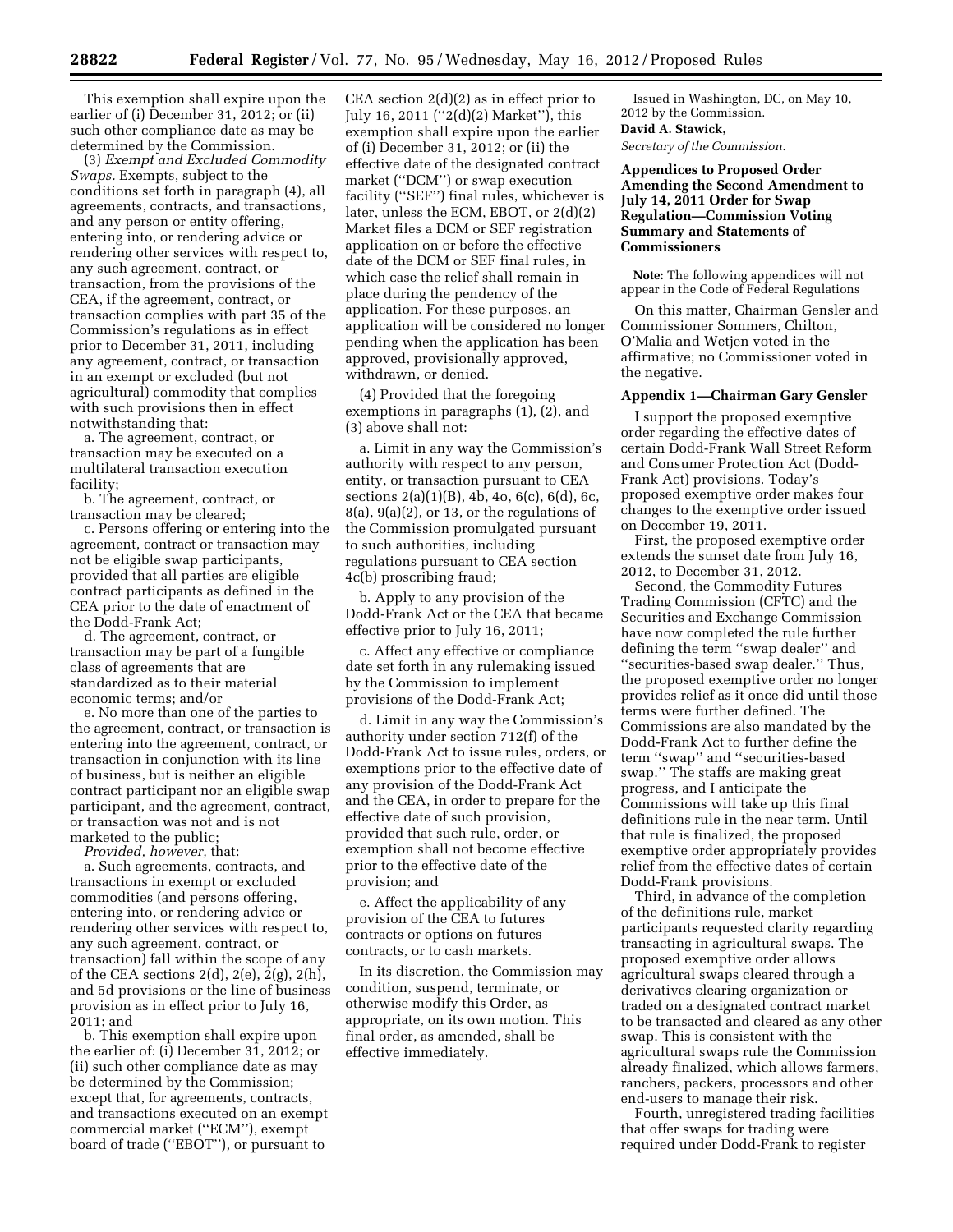as swap execution facilities (SEFs) or designated contract markets by July of this year. These facilities include exempt boards of trade, exempt commercial markets and markets excluded from regulation under section 2(d)(2). Given the Commission has yet to finalize rules with regard to SEFs, this proposed order gives these platforms additional time for such a transition.

## **Appendix 2—Statement of Commissioner Scott D. O'Malia**

I concur in support of the Commission's proposal to further modify the temporary exemptive relief provided in the Commission's final order dated July 14, 2011 (the ''July 14 Order'').25 In the July 14 Order, the Commission addressed concerns raised by industry regarding the applicability of various regulatory requirements to agreements, contracts and transactions after the effective date of Title VII of the Dodd-Frank Wall Street Reform and Consumer Protection Act (''Dodd-Frank Act''). Today's proposal would, among other things, extend the temporary exemptive relief from last extension date (*i.e.,* July 16, 2012) to December 31, 2012.26

Based on the Chairman's statements at a recent industry conference,27 I am supportive of the Commission's proposed amendment to the July 14 Order to the delay application until the end of the year or until the implementation. However, I understand that unless the Commission focuses on its priorities, it seems unlikely we can meet this schedule.

Assuming that we complete all Dodd-Frank Act-related rules, orders and guidance by the end of 2012, I think this proposed amendment is appropriate and will provide the industry with needed comfort that the new swaps regulatory regime will not unduly disrupt current market practices.

Notwithstanding today's proposed amendment, I believe that market participants continue to seek guidance regarding the timing of the Commission's remaining rules. I frequently hear that the Commission's

27*See* Commodity Futures Trading Commission Chairman Gary Gensler, Remarks before International Swaps and Derivatives Association's 27 Annual General Meeting (May 2, 2012), available at *[http://www.cftc.gov/PressRoom/](http://www.cftc.gov/PressRoom/SpeechesTestimony/opagensler-112)  [SpeechesTestimony/opagensler-112.](http://www.cftc.gov/PressRoom/SpeechesTestimony/opagensler-112)* 

rules are not sequenced in a manner that provides them with the certainty they need to make budgeting, investment and hiring decisions.

For that reason, I have included along with my statement a list of the remaining Commission rules, orders and guidance, as well as a timetable of when I understand the Commission expects to vote on those rules, orders and guidance. I have developed this list and timetable based on my knowledge and through my conversations with Commission staff. I strongly urge the public to provide comments on this list and timetable. I also ask that the public answer whether: (1) The Commission's year-end deadline is achievable; and (2) the sequencing of these rules, orders and guidance is appropriate?

While I support the proposed amendment to the July 14 Order, I believe that the Commission's accelerated rulemaking schedule will likely result in many unforeseen perils. For example, to address many of the problems arising out of the Commission's final rulemaking for large trader reporting for physical commodity swaps, the Commission issued temporary and conditional relief and a guidebook. These actions were intended to act as a Band-Aid fixing what the Commission could have addressed in the final rulemaking if it were not rushed.

**BILLING CODE 6351–01–P** 

<sup>25</sup>*See Effective Date for Swap Regulation,* 76 FR 42508 (issued and made effective by the Commission on July 14, 2011; published in the **Federal Register** on July 19, 2011).

<sup>&</sup>lt;sup>26</sup> The proposed amendment to the July 14 Order also seeks to: (1) Remove references to the entities

terms in Sections 712(d) of the Dodd-Frank Act, including ''swap dealer,'' ''major swap participant,'' and ''eligible contract participant'' in light of the final, joint CFTC-Securities and Exchange Commission rulemaking further defining those terms on April 18, 2012; (2) allow the clearing of agricultural swaps; and (3) removing any reference to the exempt commercial market and exempt board of trade grandfather relief previously issued by the Commission.